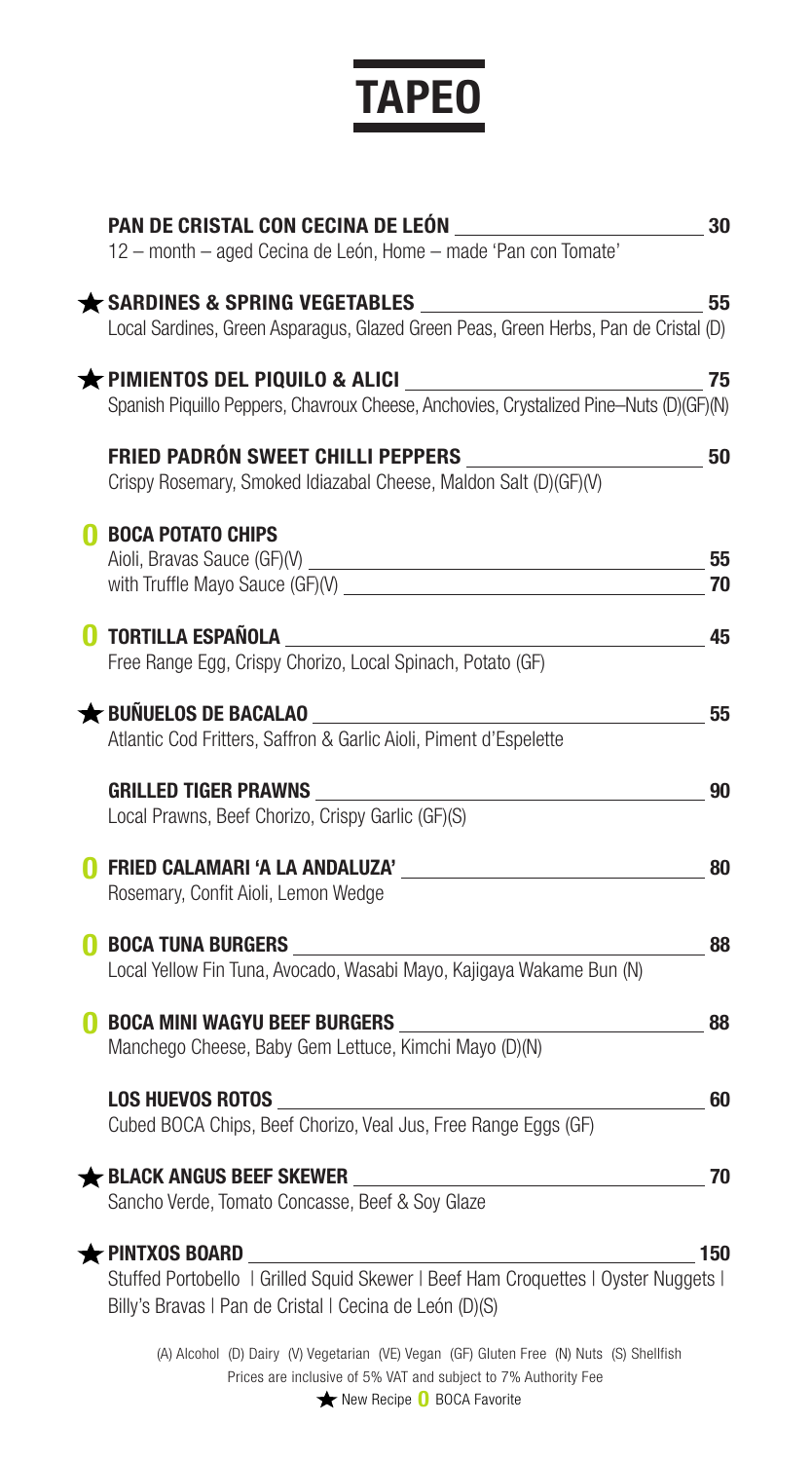

#### **SUSTAINABILITY AT HEART**

At BOCA we strive to keep sustainability at the core of our operation. We continue to source ingredients locally and support local farmers and fishermen. As tackling climate change becomes more pressing than ever, we have stepped up our efforts to reduce waste through continuous auditing of our kitchen and bar operations, refusing single use plastic from suppliers and to customers, building a more demand driven inventory, and preferring like-minded partners to work with across the value – chain.

#### **NEW MENU: WINTER 2020**

Dubai winters are delicate, but we cannot fight the urge to add more heartiness to our dishes this season. Try our new take on the local staple; our 'White Bean Hummus' made with Tuscan beans, the 'Local Stuffed Squid', and the 'Smoked Duck Salad'. Our zero – waste techniques are coming of age in our paellas (a vegan paella with almost no wastage and an octopus head in our seafood black rice?) We are also placing the humble beetroot as the star in our 'Dry Aged MeatRoot' and in our Five – Texture Beetroot Risotto. Bon appetite!

#### **THE ART**

BOCA & Fann-A-Porter present the work of Hady Boraey titled "Eden Dance". This exhibition is born from the pandemic and represent the desire to reconnect with nature. Go to boca.ae to learn more.

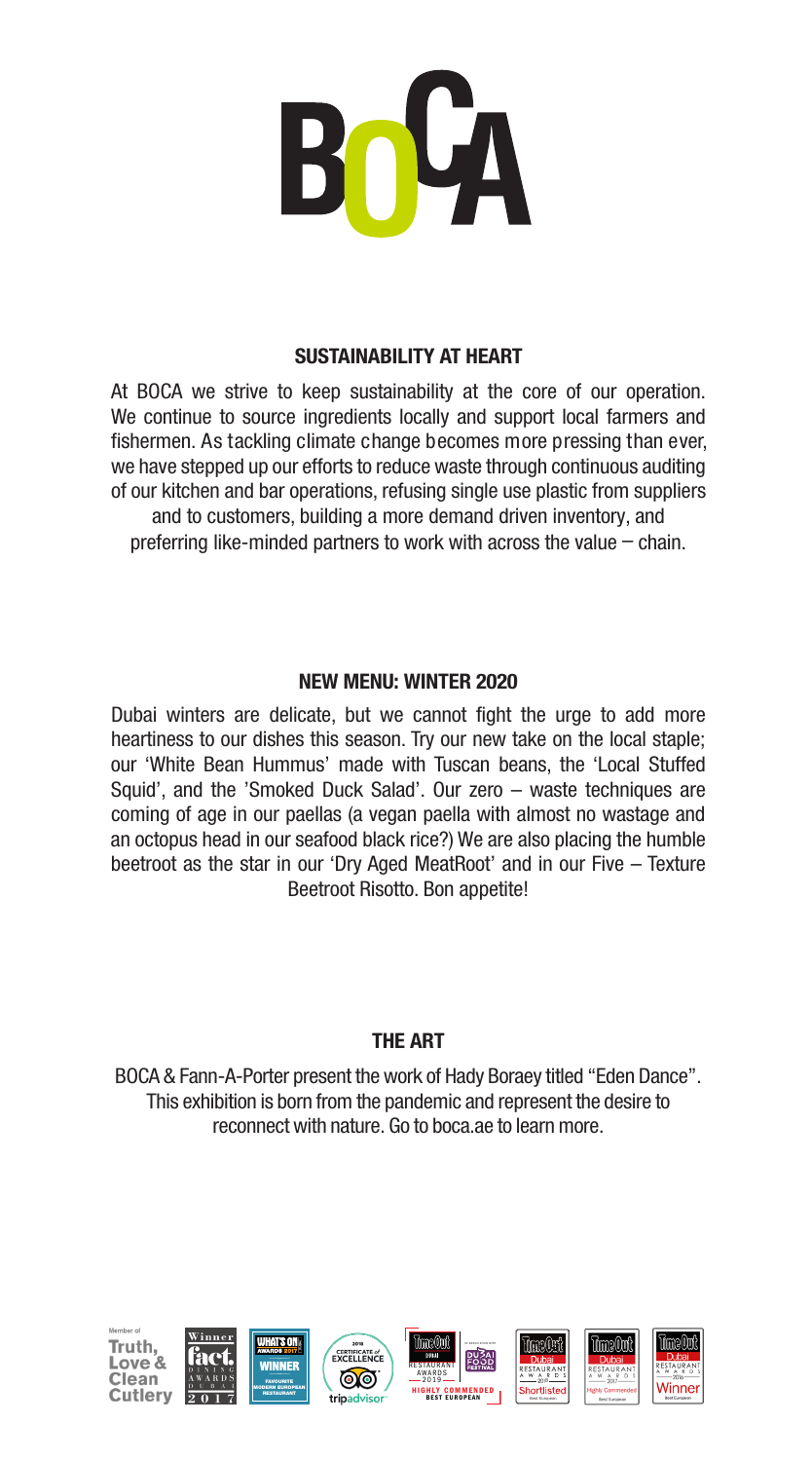### **PRIMEROS ANTIPASTI ENTRÉES**

starters and salads straight from BOCA's gastro – bar

| <b>ICE PACKED MANZANILLA OLIVES</b>                                             | 35  |
|---------------------------------------------------------------------------------|-----|
| Lemon, Calamansi, Orange Zest, Fresh Herbs (GF)(V)(VE)                          |     |
| DRY AGED 'MEATROOT'<br><u> 1990 - John Stein, Amerikaansk politiker (</u>       | 60  |
| Aged Beetroot, Infused Watermelon, Cherry, Kombucha Glaze (GF)(N)(V)(VE)        |     |
| <b>CRISPY QUINOA &amp; SNAP PEAS</b>                                            | 63  |
| Persian Feta Cheese, Red Radish, Dijon Mustard Vinaigrette (GF)(V)              |     |
| <b>TRUFFLE BURRATA</b>                                                          | 105 |
| Heirloom Tomato, Taggiasca Olives, Sumaq, Aged Balsamic (D)(V)                  |     |
| <b>WHITE BEAN HUMMUS</b>                                                        | 45  |
| Tuscan White Beans, Miso, Black Garlic, Arbequina Olive Oil, Sourdough (V) (VE) |     |
| 1/2dozen/1dozen                                                                 |     |
| DIBBA BAY OYSTERS<br>120/195                                                    |     |
| Lemon & Home – made Vinaigrette (GF)(S)                                         |     |

New Recipe **0** BOCA Favorite

Prices are inclusive of 5% VAT and subject to 7% Authority Fee. (A) Alcohol (D) Dairy (V) Vegetarian (VE) Vegan (GF) Gluten Free (N) Nuts (S) Shellfish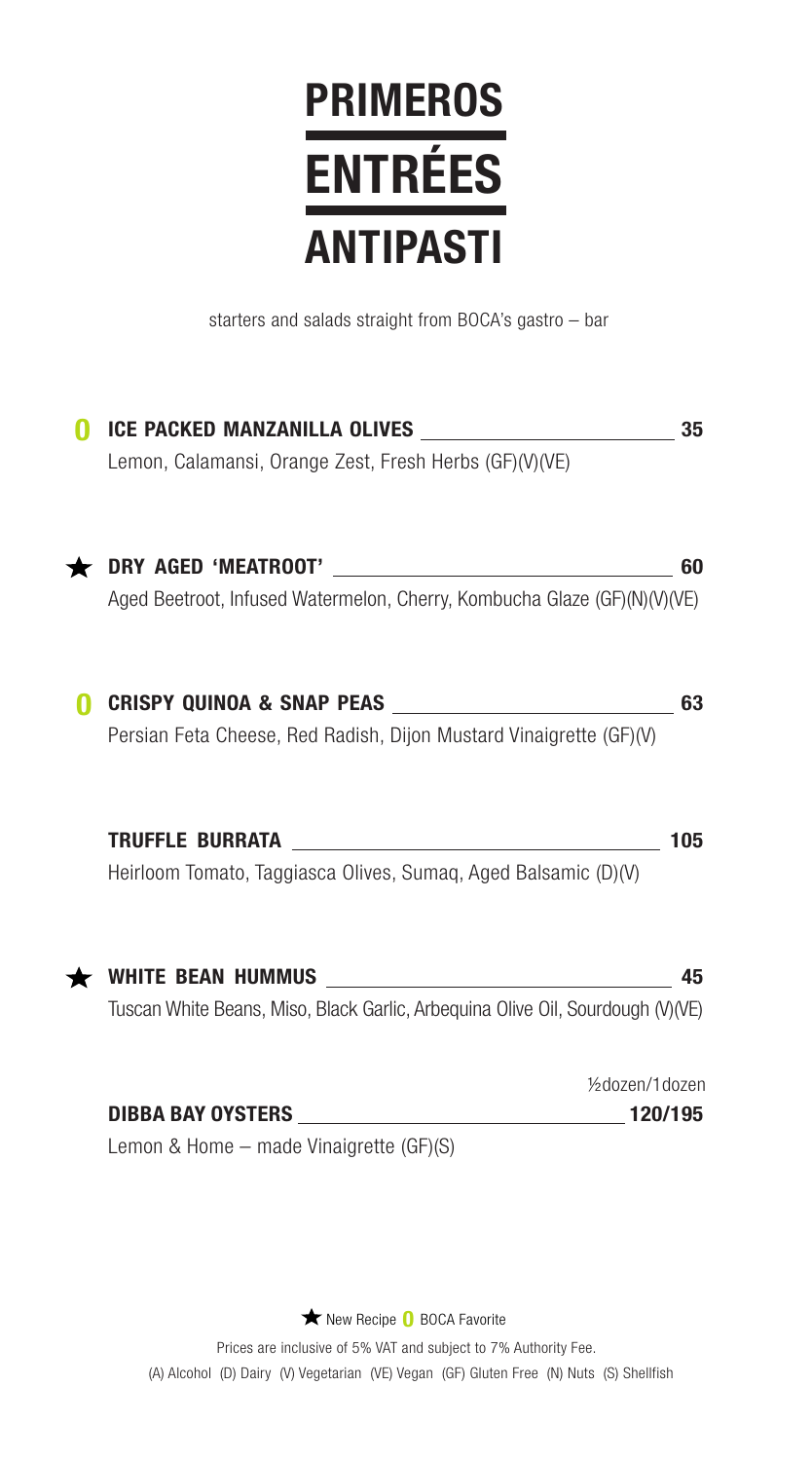### **PRIMEROS ANTIPASTI ENTRÉES**

starters and salads straight from BOCA's gastro – bar

| <b>BEEF TARTARE &amp; OYSTER</b>                                                                                                      | 65  |
|---------------------------------------------------------------------------------------------------------------------------------------|-----|
| Dibba Bay Oyster, Kohlrabi, Miso Gel, Avocado (S)                                                                                     |     |
| <b>SEARED EMIRATI SEABREAM</b>                                                                                                        | 70  |
| Kimchi, Eggplant Aioli, Crispy Black Rice, Local Herbs & Flowers (GF)                                                                 |     |
| <b>BLACK RICE STUFFED LOCAL SQUID</b>                                                                                                 | 75  |
| Piquillo Tuile, Mixed Sautéed Spinach, Cauliflower Purée,<br>Roasted Squid Consommé (D)                                               |     |
| <b>SCALLOP &amp; AVOCADO</b>                                                                                                          | 70  |
| Hokkaido Scallop, Coriander Gel, Crispy Corn, Ají Amarillo (GF)(S)                                                                    |     |
| $\bigstar$ SMOKED MAGRET DE CANARD                                                                                                    | 70  |
| French Duck Breast, Charred Silver Onion, Heritage Carrot,<br>Crispy Mustard Seeds, Local Watercress (GF)                             |     |
| ASSORTED ITALIAN & SPANISH COLD CUTS                                                                                                  | 125 |
| 12 - month - old aged Cecina de León, Home-made Duck Prosciutto,<br>Beef Chorizo, Salame Milano, Grilled Sourdough, Home-made Pickles |     |
| ★ New Recipe 0 BOCA Favorite                                                                                                          |     |

Prices are inclusive of 5% VAT and subject to 7% Authority Fee. (A) Alcohol (D) Dairy (V) Vegetarian (VE) Vegan (GF) Gluten Free (N) Nuts (S) Shellfish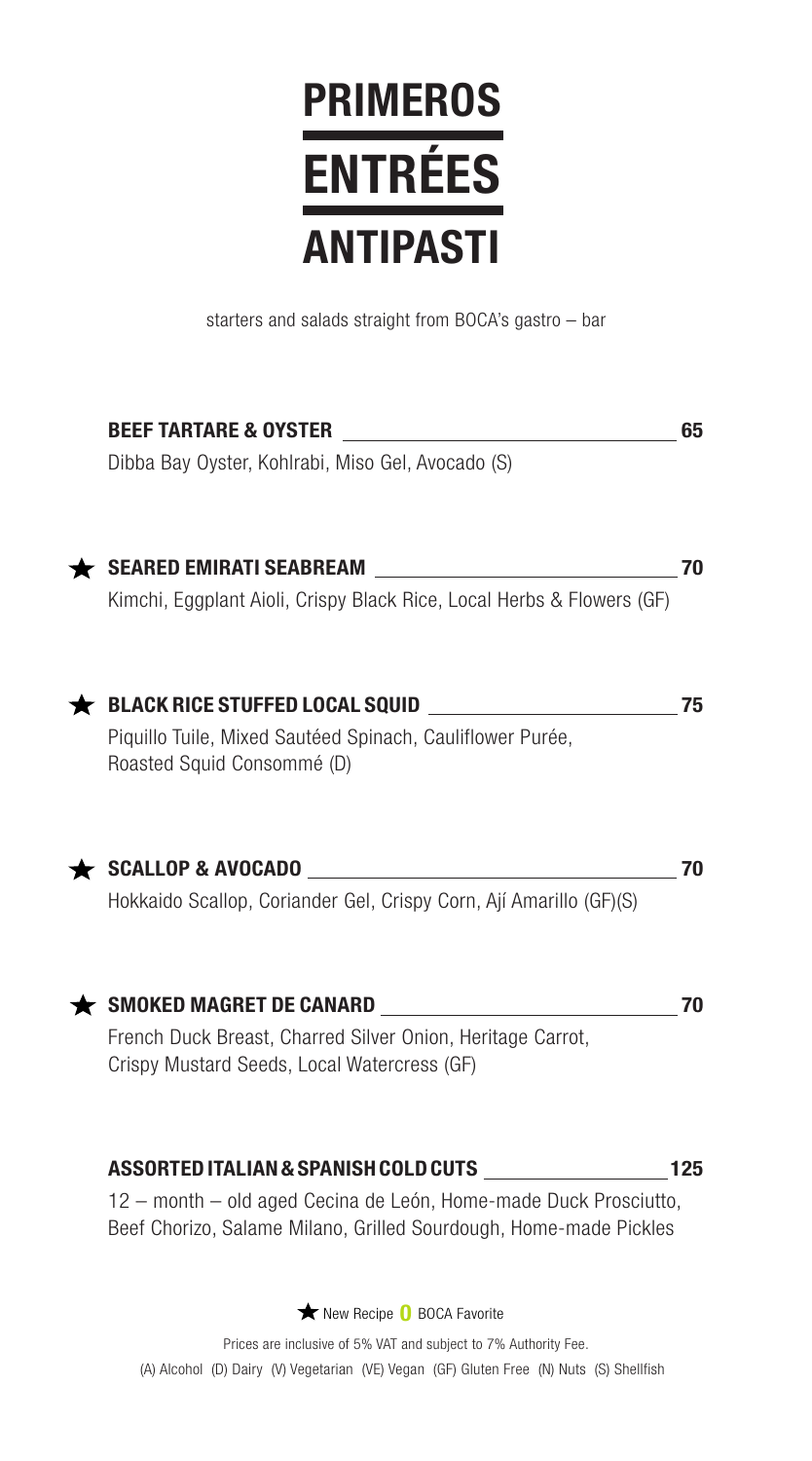

dishes crafted using local & seasonal ingredients sourced daily subject to market availability & valid while stocks last

| GRILLED OCTOPUS                                                                      | 123 |
|--------------------------------------------------------------------------------------|-----|
| Truffle Mashed Potato, Squid Ink, Caper Sauce, Sourdough Crust,<br>Black Truffle (D) |     |
| SPATCHCOCK BABY CHICKEN <b>SPATCHCOCK</b>                                            | 125 |
| Ras el Hanout, Spiced Honey Glaze, Hazelnut (N)                                      |     |
| 12 - HOUR BRAISED LAMB _______________________                                       | 90  |
| Creamy Polenta, Crispy Sunchoke, Rosemary (D)(GF)                                    |     |
| <b>GNOCCHI WITH BRAISED BEEF SHORT RIB</b>                                           | 98  |
| Fried Sage, Parmigiano – Reggiano (D)                                                |     |
| <b>GRAIN-FED ANGUS STRIPLOIN</b>                                                     | 169 |
| Crispy Sprouts, Truffle Vinaigrette, Bearnaise Sauce (D) (GF)                        |     |

New Recipe **0** BOCA Favorite

Prices are inclusive of 5% VAT and subject to 7% Authority Fee. (A) Alcohol (D) Dairy (V) Vegetarian (VE) Vegan (GF) Gluten Free (N) Nuts (S) Shellfish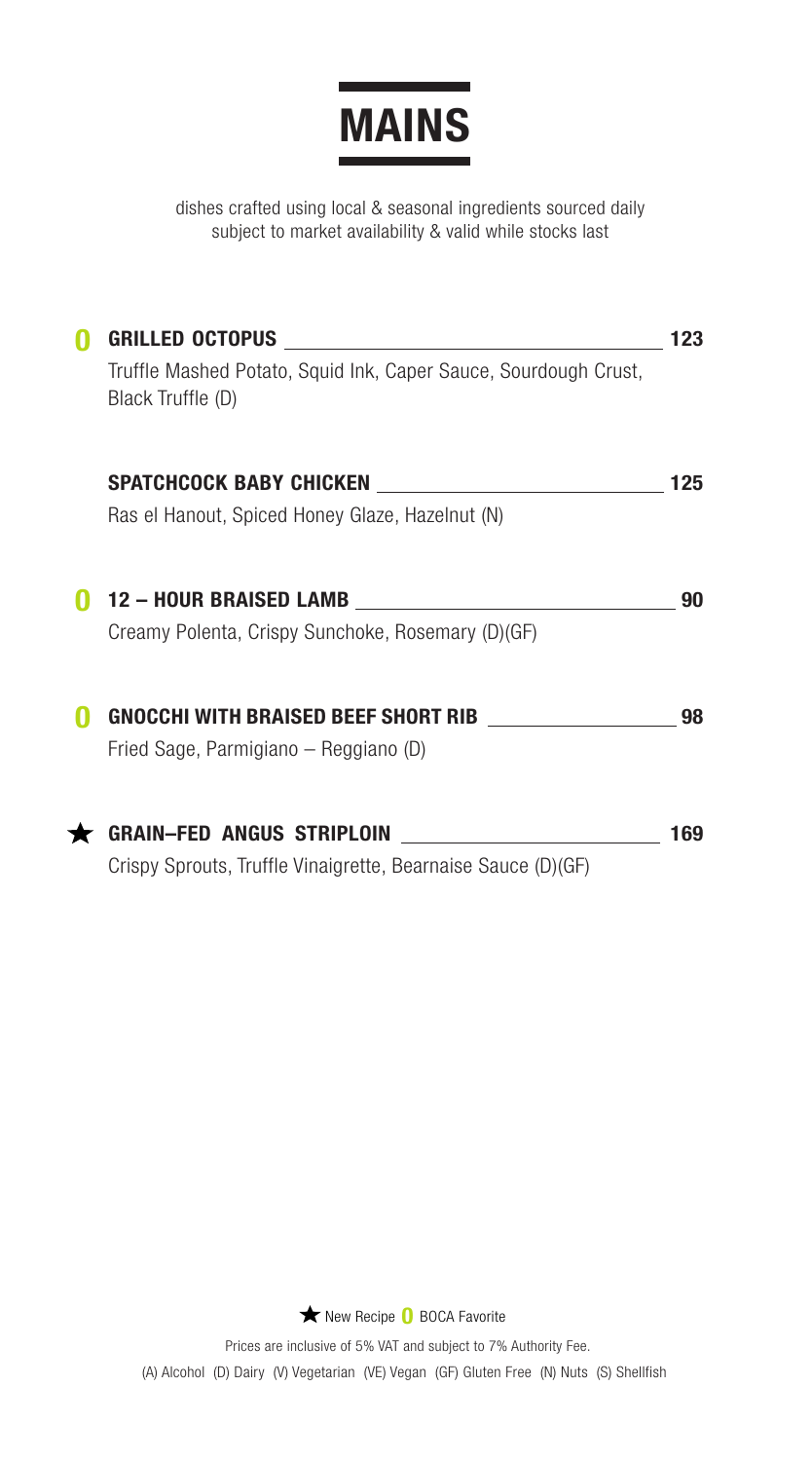

dishes crafted using local & seasonal ingredients sourced daily subject to market availability & valid while stocks last

| <b>HERITAGE BEETROOT RISOTTO</b><br><u> 1980 - Andrea Station Barbara, amerikan per</u> | 85  |
|-----------------------------------------------------------------------------------------|-----|
| Five – Textures of Local Beetroot, Home-made Salted Ricotta,<br>Carnaroli Rice (D)(V)   |     |
|                                                                                         | 85  |
| Rocket Pesto, Sunchoke Sauce, Pecorino Romano, Crystalized Pine Nuts (D)(N)(V)          |     |
|                                                                                         | 95  |
| Local Seabream Filet, Black Garlic & Squid Ink Sauce, Crispy Quinoa (D)                 |     |
| ZEELAND MUSSELS 'my grandpa's recipe'                                                   | 75  |
| Celery, Beurre Blanc, Local Herbs, Grilled Garlic Sourdough (A)(D)(S)                   |     |
| <b>LOBSTER ROLLS</b>                                                                    | 148 |

Canadian Lobster, Coleslaw, Fritto Misto, Lemon Aioli (D)(S)

New Recipe **0** BOCA Favorite

Prices are inclusive of 5% VAT and subject to 7% Authority Fee. (A) Alcohol (D) Dairy (V) Vegetarian (VE) Vegan (GF) Gluten Free (N) Nuts (S) Shellfish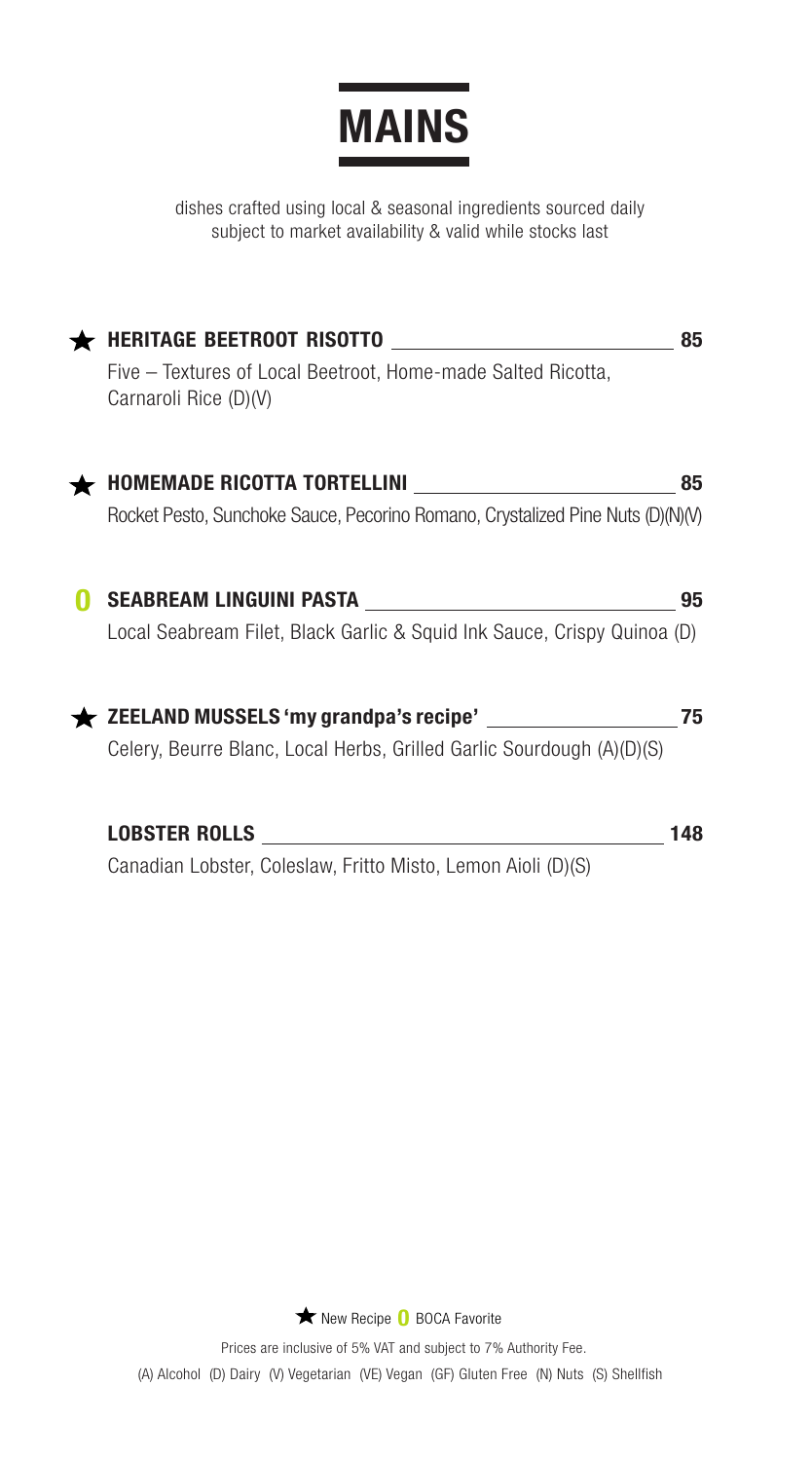### **PIZZETTAS & PAELLA**

moorish paellas  $\leftarrow$  order this first, it takes 30 min to prepare

| PIZZETTA MARGHERITA _______________________________                                                |                                                                                                                                                                                                                                                            |
|----------------------------------------------------------------------------------------------------|------------------------------------------------------------------------------------------------------------------------------------------------------------------------------------------------------------------------------------------------------------|
| Buffalo Mozzarella, Heirloom Tomato, Datterino Tomato Sauce, Basil (D)(V)                          |                                                                                                                                                                                                                                                            |
|                                                                                                    |                                                                                                                                                                                                                                                            |
| Smoked Burrata, Fresh Truffle (D)(V)                                                               |                                                                                                                                                                                                                                                            |
|                                                                                                    | 95                                                                                                                                                                                                                                                         |
| 12 - month - old aged Cecina de León, Onion Puree, Reblochon<br>Cheese, Buffalo Mozzarella (D)     |                                                                                                                                                                                                                                                            |
| <b>PIZZETTA 'CALIENTE'</b>                                                                         | 90                                                                                                                                                                                                                                                         |
|                                                                                                    |                                                                                                                                                                                                                                                            |
| <b>BOCA VEGAN PAELLA</b><br><u> 1980 - Johann Barbara, martxa alemaniar a</u>                      | 155                                                                                                                                                                                                                                                        |
| (GF)(N)(V)(VE)                                                                                     |                                                                                                                                                                                                                                                            |
|                                                                                                    | 260                                                                                                                                                                                                                                                        |
| Octopus, Mussels, Crispy Calamari, Aioli, Bombita Rice (S)                                         |                                                                                                                                                                                                                                                            |
|                                                                                                    | 210                                                                                                                                                                                                                                                        |
| Confit Organic Free - range Chicken, Rabbit, Grilled Artichoke,<br>Confit Aioli, Bombita Rice (GF) |                                                                                                                                                                                                                                                            |
|                                                                                                    | SMOKED BURRATA & TRUFFLE PIZZETTA \[\]<br>Spanish Beef Chorizo, Datterino Tomato Sauce, Chili, Rocket Leaves (D)<br>Mixed Local Vegetables, Local Herbs, Black Garlic Aioli, Bombita Rice<br>PAELLA VALENCIANA UNICORRETATION CONTINUES AND THE CONTRACTOR |

New Recipe **0** BOCA Favorite

Prices are inclusive of 5% VAT and subject to 7% Authority Fee. (A) Alcohol (D) Dairy (V) Vegetarian (VE) Vegan (GF) Gluten Free (N) Nuts (S) Shellfish